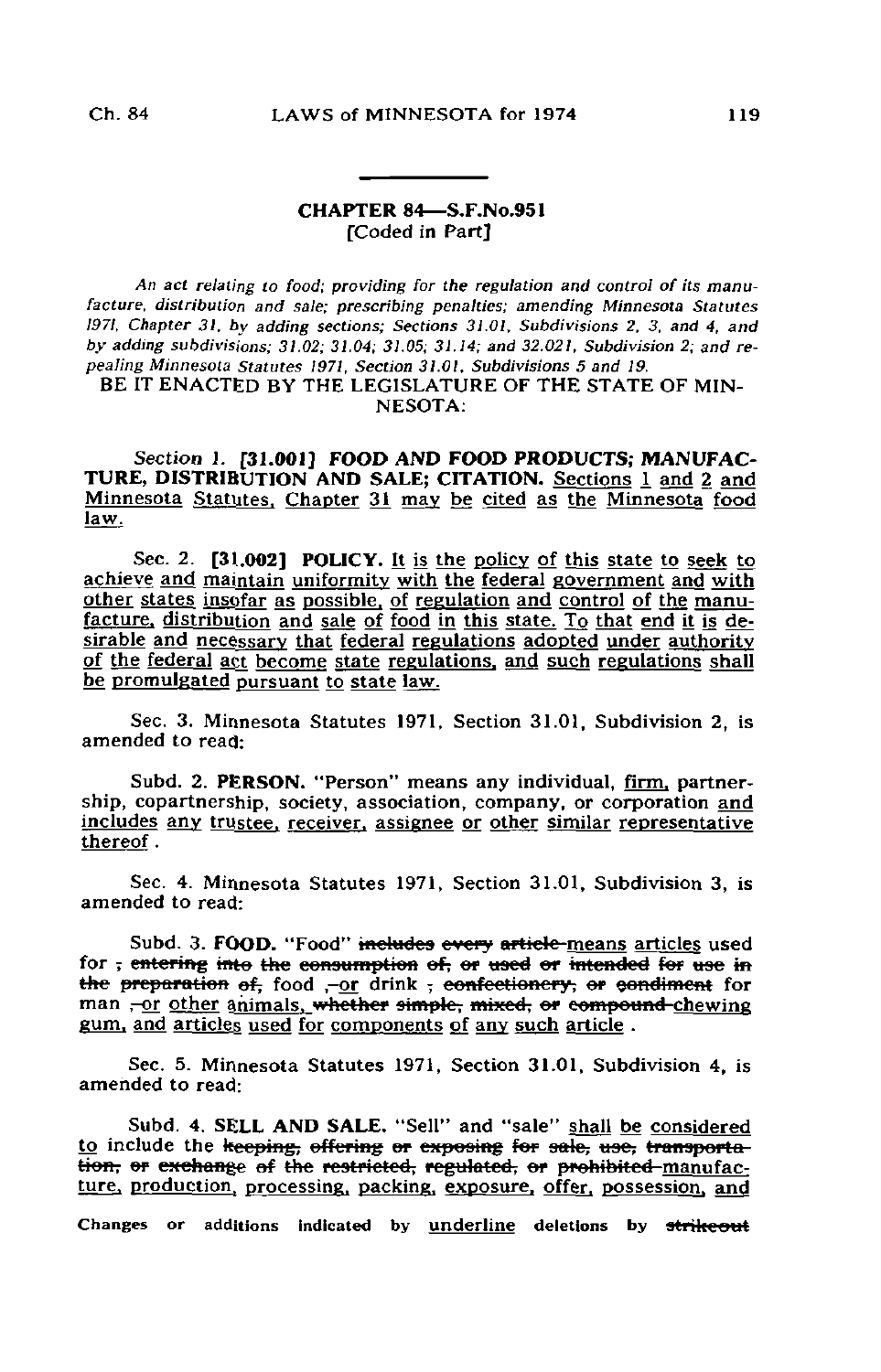holding of any such article  $\pm$  for sale; the having-and the sale, dispensing, and giving of any such article in possession with intent to sell, use, transport, or exchange the same, and the storing, carrying, or handling thereof in aid of traffic therein, whether done or permitted in person or through others-supplying or applying of any such article in the conduct of any food operation .

Sec. 6. Minnesota Statutes 1971, Section 31.01, is amended by adding a subdivision to read:

Subd. 20. CONSUMER COMMODITY. "Consumer commodity", except as otherwise specifically provided by this subdivision, means any food as defined in section 4 or by the federal act. Such term does not include:

(a) Any tobacco or tobacco product:

(bj Any commodity subject to packaging or labeling requirements imposed under Minnesota Statutes. Chapter 24. or Sections 35.40 to 35.60.

(c) Any drug subject to the provisions of Minnesota Statutes, Sections 151.34 to 151.40.

(d) Any beverage subject to the provisions of Minnesota Statutes. Chapter 340.

(e) Any commodity subject to the provisions of Minnesota Statutes. Chapter 21.

Sec. 7. Minnesota Statutes 1971, Section 31.01, is amended by adding a subdivision to read:

Subd. 21. LABEL. "Label" means a display of written, printed, or graphic matter upon the immediate container of any article, and includes a like display, if required by law or regulation, on the outside container or wrapper, if any there be. of the retail package of such article.

Sec. 8. Minnesota Statutes 1971, Section 31.01, is amended by adding a subdivision to read:

Subd. 22. PRINCIPAL DISPLAY PANEL. "Principal display panel" means that part of a label that is most likely to be displayed, presented, shown, or examined under normal and customary conditions of display for retail sale.

Sec. 9. Minnesota Statutes 1971, Section 31.01, is amended by adding a subdivision to read:

Subd. 23. IMMEDIATE CONTAINER. "Immediate container" does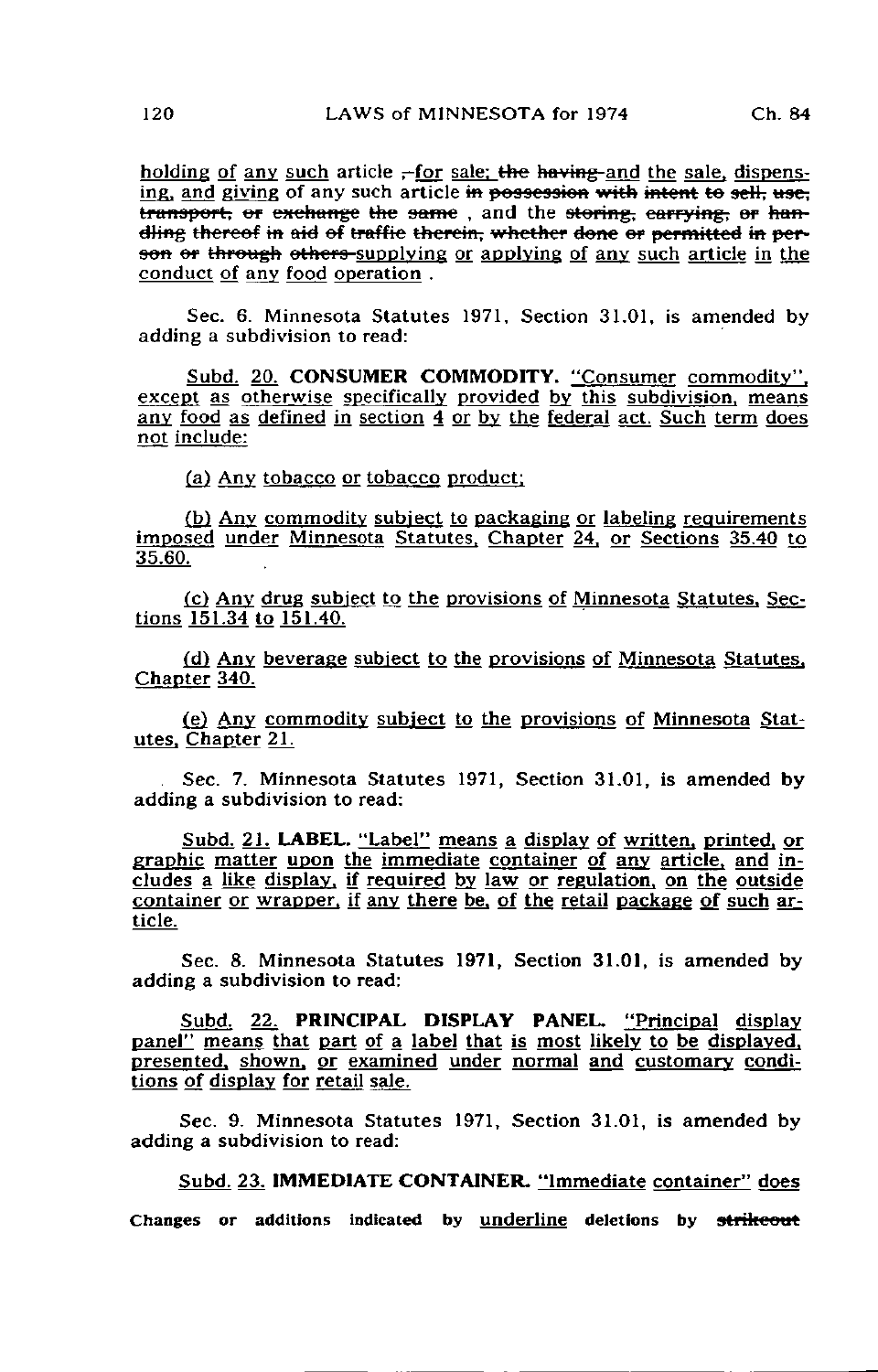not include package liners.

Sec. 10. Minnesota Statutes 1971, Section 31.01, is amended by adding a subdivision to read:

Subd. 24. PACKAGE. "Package" means any container or wrapping in which any consumer commodity is enclosed for use in the delivery or display of that consumer commodity to retail purchases, but does not include:

(a) Shipping containers or wrappings used solely for the transportation of any consumer commodity in bulk or in quantity to manufacturers, packers, or processors, or to wholesale or retail distributors thereof; or

(b) Shipping containers or outer wrappings used by retailers to ship or deliver any commodity to retail customers if such containers and wrappings bear no printed matter pertaining to any particular commodity.

Sec. 11. Minnesota Statutes 1971, Section 31.01, is amended by adding a subdivision to read:

Subd. 25. LABELING. "Labeling" means all labels and other written, printed, or graphic matter upon an article or any of its containers or wrappers, or accompanying such article.

Sec. 12. Minnesota Statutes 1971, Section 31.01, is amended by adding a subdivision to read:

Subd. 26. ADVERTISEMENT. "Advertisement" means all representations disseminated in any manner or by any means, other than by labeling, for the purpose of inducing, or which are likely to induce, directly or indirectly, the purchase of food.

Sec. 13. Minnesota Statutes 1971, Section 31.01, is amended by adding a subdivision to read:

Subd. 27. CONTAMINATED WITH FILTH. "Contaminated with filth" applies to any food not securely protected from dust, dirt and, as far as may be necessary by all reasonable means, from all foreign or injurious contaminations.

Sec. 14. Minnesota Statutes 1971, Section 31.01, is amended by adding a subdivision to read:

Subd. 28. PESTICIDE CHEMICAL. "Pesticide chemical" means any substance which, alone, in chemical combination, or in formulation with one or more other substances is an "economic poison" within the meaning of Minnesota Statutes, Chapter 24, or the federal insecticide, fungicide and rodenticide  $act$   $(7 \tcup S.C.$  Sections 135-135k), as Changes or additions indicated by underline deletions by strikeout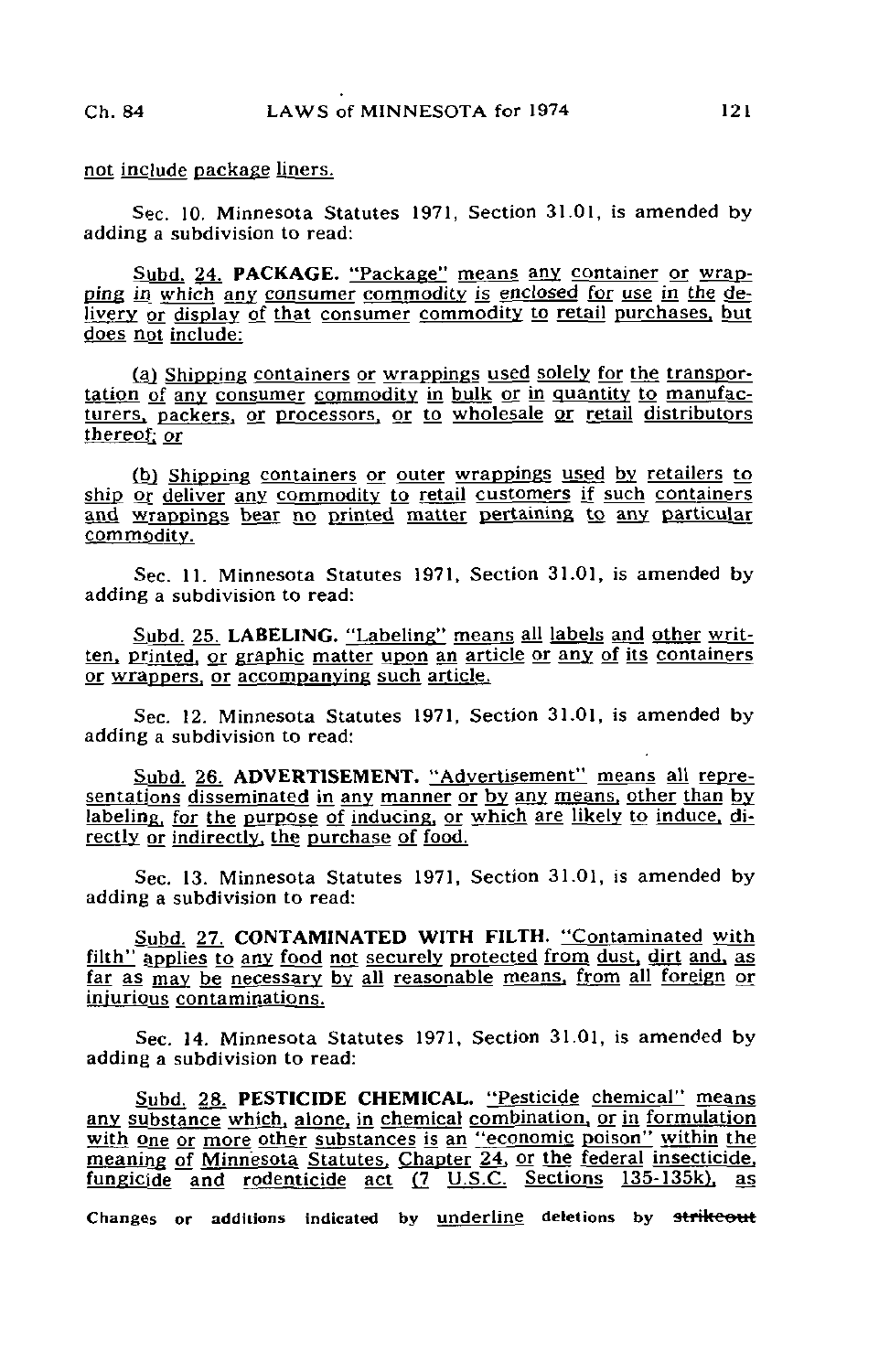Sec. 15. Minnesota Statutes 1971, Section 31.01, is amended by adding a subdivision to read:

Subd. 29. RAW AGRICULTURAL COMMODITY. "Raw agricultural commodity" means any food in its raw or natural state, including all fruits that are washed, colored, or otherwise treated in their unpeeled natural form prior to marketing.

Sec. 16. Minnesota Statutes 1971, Section 31.01, is amended by adding a subdivision to read:

Subd. 30. FOOD ADDITIVE. "Food additive" means any substance the intended use of which results or may be reasonably expected to result, directly or indirectly, in its becoming a component or otherwise affecting the characteristics of any food; including any substance intended for use in producing, manufacturing, packing, processing, preparing, treating, packaging, transporting, or holding food; and including any source of radiation intended for any such use: if such substance is not generally recognized, among experts qualified by scientific training and experience to evaluate its safety, as having been adequately shown through scientific procedures, or in the case of a substance used in a food prior to January 1, 1958. through either scientific procedures or experience based on common use in food, to be safe under the conditions of its intended use; except that such term does not include:

(a) A pesticide chemical in or on a raw agricultural commodity: or

(b) A pesticide chemical to the extent that it is intended for use or is used in the production, storage, or transportation of any raw agricultural commodity: or

(cj A color additive: or

(d) Any substance used in accordance with a sanction or approval granted prior to the enactment of the food additives amendment of 1958, pursuant to the federal act; the poultry products inspection act  $(21 \text{ U.S.C. } 451 \text{ et seq.})$  of the meat inspection act of March 4, 1907 (34) Stat. 1260), as amended and extended (21 U.S.C. 71 et seq.).

Sec. 17. Minnesota Statutes 1971, Section 31.01, is amended by adding a subdivision to read:

Subd. 31. COLOR ADDITIVE. "Color additive" means a material which

(a) is a dye, pigment, or other substance made by a process of synthesis or similar artifice, or extracted, isolated, or otherwise de-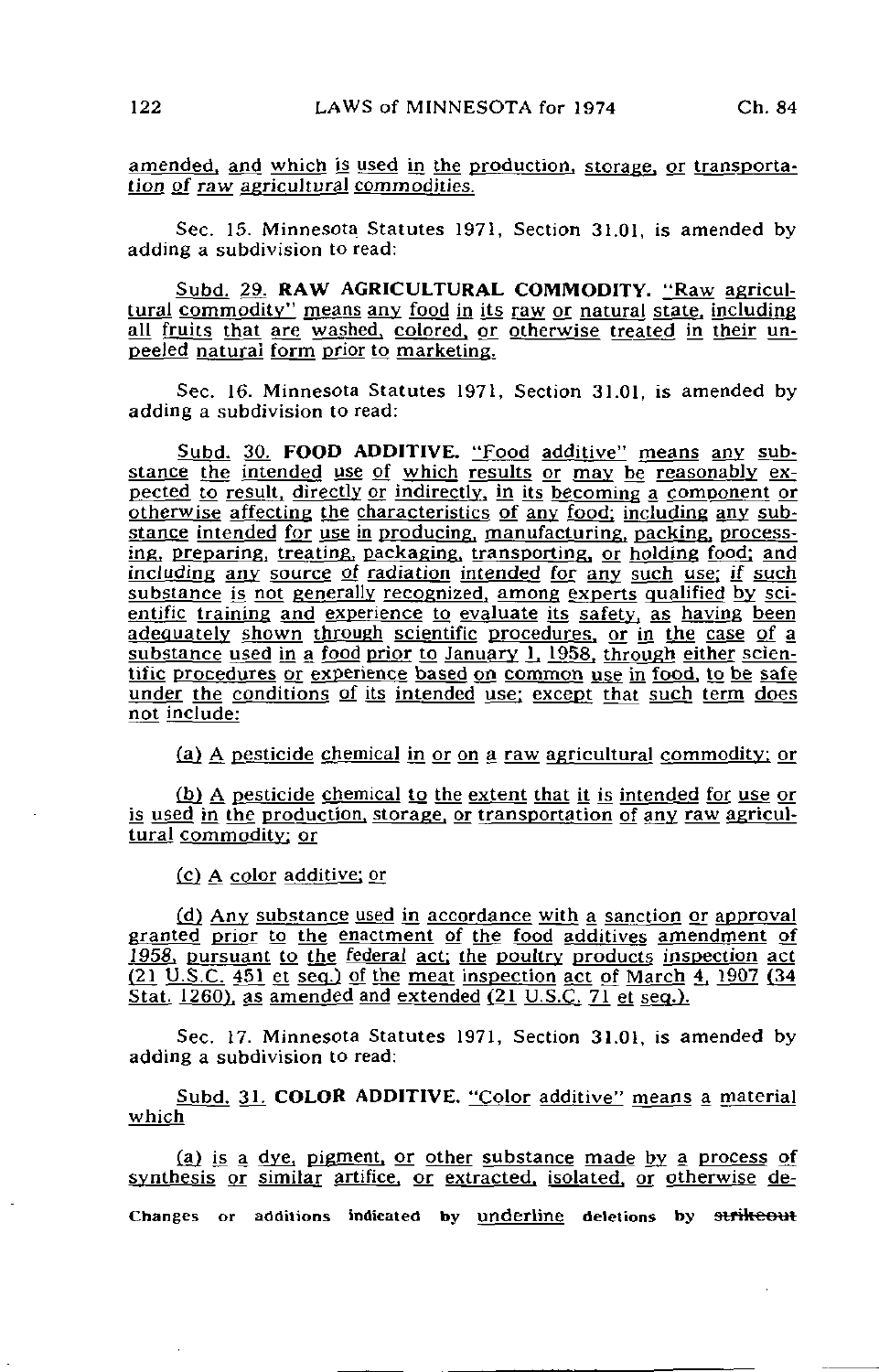rived, with or without intermediate or final change of identity, from the vegetable, animal, mineral, or other source, and

(b) when added or applied to a food is capable, alone or through reaction with other substance, of imparting color thereto: except that such term does not include any material which has been or hereafter is exempted under the federal act.

"Color" includes black, white and intermediate grays. Nothing in this subdivision shall be construed to apply to any pesticide chemical, soil or plant nutrient, or other agricultural chemical solely because of its effect in aiding, retarding, or otherwise affecting, directly or indirectly. the growth or other natural physiological process of produce of the soil and thereby affecting its color, whether before or after harvest.

Sec. IS. Minnesota Statutes 1971, Section 31.01, is amended by adding a subdivision to read:

Subd. 32. FEDERAL ACT. "Federal act" means the federal food, drug, and cosmetic act, as amended (Title 21 U.S.C. 301 et seq.).

Sec. 19. Minnesota Statutes 1971, Section 31.02, is amended to read:

 $31.02$  PROHIBITED ACTS. It shall be unlawful for any person to manufacture, sell, use, transport, offer for sale or transportation, or have in possession with intent to use, sell, or transport, any article of food which is adulterated, misbranded, insufficiently labeled, unwholesome, poisonous, or deleterious. The following acts set out in this section and the causing of such acts within this state are prohibited.

(a) The manufacture, sale, or delivery, holding or offering for sale of any food that is adulterated or misbranded:

(b) The adulteration or misbranding of any food;

(c) The receipt in commmerce of any food that is adulterated or misbranded. and the delivery or proffered delivery thereof for pay or otherwise:

(d) The distribution in commmerce of a consumer commodity, as defined in section 6, if such commodity is contained in a package, or if there is affixed to that commodity a label, which does not conform to the provision's of law and of regulations promulgated pursuant to section 26; provided, however, that this prohibition shall not apply to persons engaged in business as wholesale or retail distributors of consumer commodities except to the extent that such persons are engaged in the packaging or labeling of such commodities, or prescribe or specify by any means the manner in which such commodities are packaged or labeled: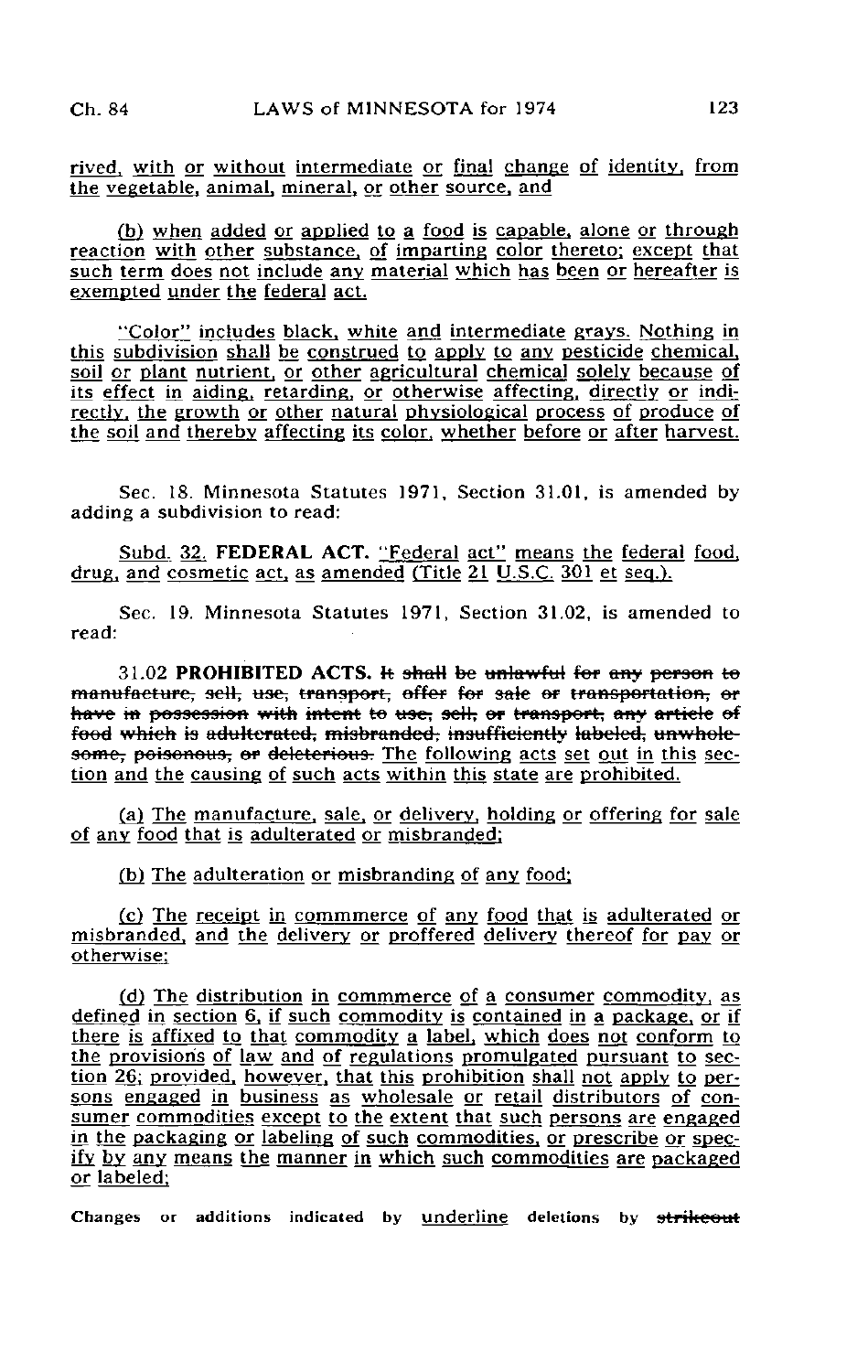(f) The dissemination of any false advertisement:

 $(g)$  The refusal to permit entry or inspection, or to permit the taking of a sample, or to permit access to or copying of any record as authorized by section 23;

(h) The giving of a guaranty or undertaking which guaranty or undertaking is false, except by a person who relied on a guaranty or undertaking to the same effect signed by, and containing the name and address of the person residing in the state of Minnesota from whom he received in good faith the food:

(i) The removal or disposal of a detained or embargoed article in violation of section 25:

(j) The alteration, mutilation, destruction, obliteration, or removal of thg whole or any part of the labeling of. or the doing of any other act with respect to a food if such act is done while such article is held for sale and results in such article being adulterated or misbranded:

(k) Forging, counterfeiting, simulating, or falsely representing, or without proper authority using any mark, stamp, tag, label, or other identification device authorized or required by regulations promulgated under the provisions of section 26 or of the federal act; and

 $(1)$  The using by any person to his own advantage, or revealing, other than to the commissioner or his authorized representative or to the courts when relevant in any judicial proceeding of any information acquired under authority of the Minnesota food law concerning any method or process which as a trade secret is entitled to protection.

Sec. 20. Minnesota Statutes 1971, Chapter 31, is amended by adding a section to read:

t31.021] DETERMINATION OF MISLEADING. If an article is ah leged to be misbranded because the label is misleading, or if an adver $t$  isement is alleged to be false because it is misleading, then in determining whether the labeling or advertisement is misleading, there shall be taken into account, among other things, not only representations made or suggested by statement, word, design, sound, or in any combination thereof, but also the extent to which the labeling or advertisement fails to reveal facts material in the light of such representations or material with respect to consequences which may result from the use of the article to which the labeling or advertisement relates under the conditions of use prescribed in the labeling or advertisement thereof or under such conditions of use as are customary or usual.

Sec. 21. Minnesota Statutes 1971, Chapter 31, is amended by add-Changes or additions indicated by underline deletions by strikeout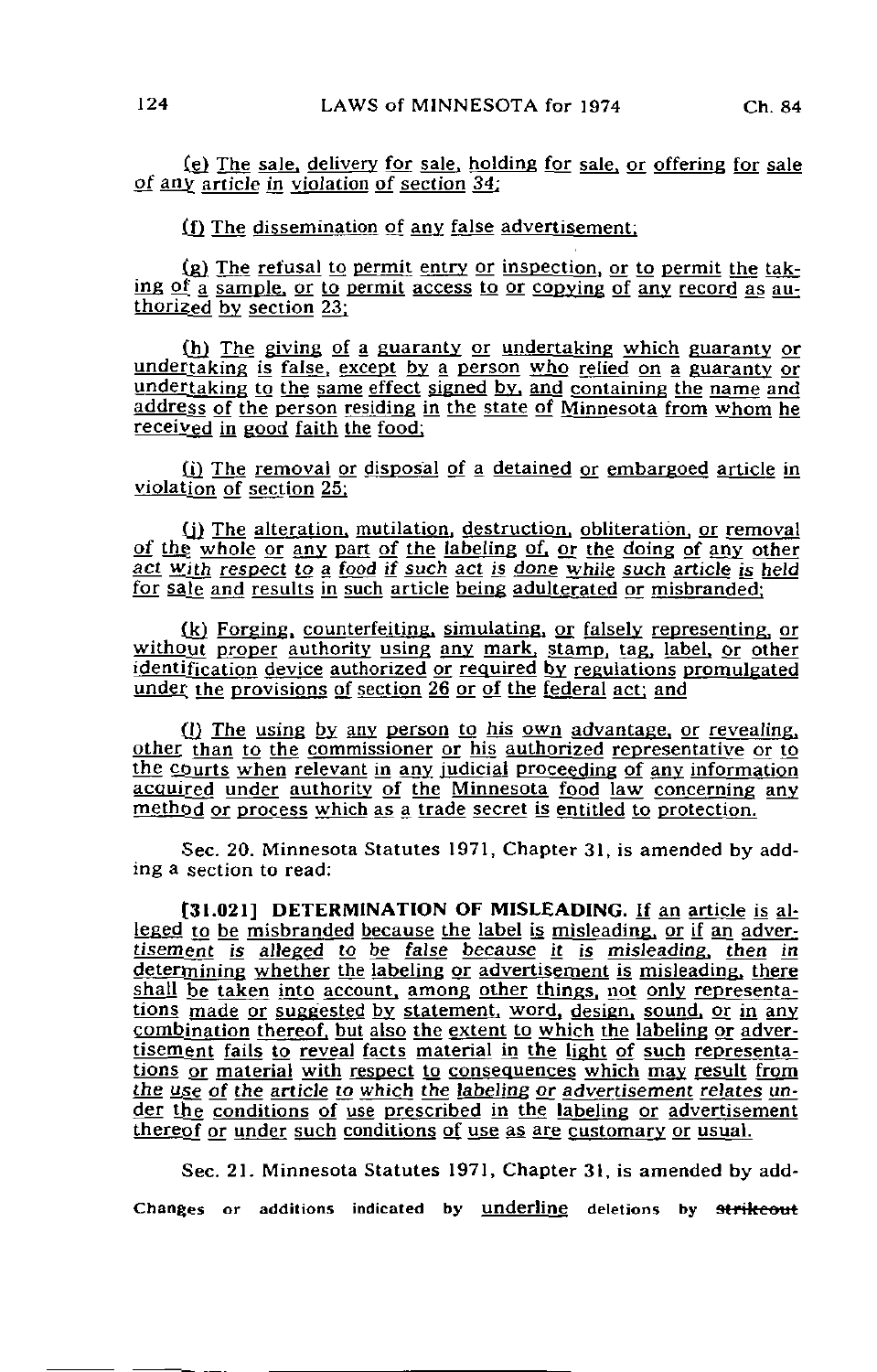ing a section to read:

[31.031] INJUNCTION PROCEEDINGS. In addition to the remedies hereinafter provided and irrespective of whether there exists an adequate remedy at law, the commissioner is hereby authorized to apply to the district courts of this state, and other appropriate courts, for a temporary restraining order or a temporary or permanent injunction restraining any person from violating any provisions of section 19. and prohibiting any person from engaging in any actions which the commissioner deems likely to cause or result in violations of section 19.

Sec. 22. Minnesota Statutes 1971, Chapter 31, is amended by adding a section to read:

[31.032] PENALTIES AND GUARANTY. Subdivision 1. Any person who violates any of the provisions of section 19 is guilty of a misdemeanor.

Subd. 2. No person shall be subject to the penalties of subdivision 1 for having violated section 19, clauses (b) or (d), if he establishes a guaranty or undertaking signed by. and containing the name and address of, the person residing in the state of Minnesota from whom he received in good faith the article, to the effect that such article is not adulterated or misbranded within the meaning of the Minnesota food law.

Subd, 3. No publisher, radio broadcast licensee, or agency or medium for the dissemination of an advertisement, except the manufacturer. packer, distributor, or seller of the article to which a false advertisement relates, shall be liable under this section for the dissemination of such false advertisement.

Sec. 23. Minnesota Statutes 1971, Section 31.04, is amended to read:

31.04 INSPECTION AUTHORITY. Subdivision 1. For obtaining information regarding suspected violations of law purposes of enforcement of the Minnesota food law, the commissioner, his assistants, inspectors, appointees, or any of his authorized agents , and employees, shall have access to all places where any article of food, or other artiele, the manufacture, sale, use or transportation of which is now or hereafter restricted, regulated, or prohibited by any law of this state, is er may be manufactured, prepared, stored, sold, used, transported, effered for sale or transportation, or had in possession with intent to use; seH; er transport, er where cows er ether animals are pastured er stabled, to ears or other carriages used for transportation of such articles or animals, and to places where food is or may be cooked, prepared, 30ld, or kept for sale to or for the public or distributed as a part of the compensation of servants or agents, including public and private hospitals, lumber and railroad camps, inns, boarding and cating houses, drinking places, dining cars, boats, and other places where any of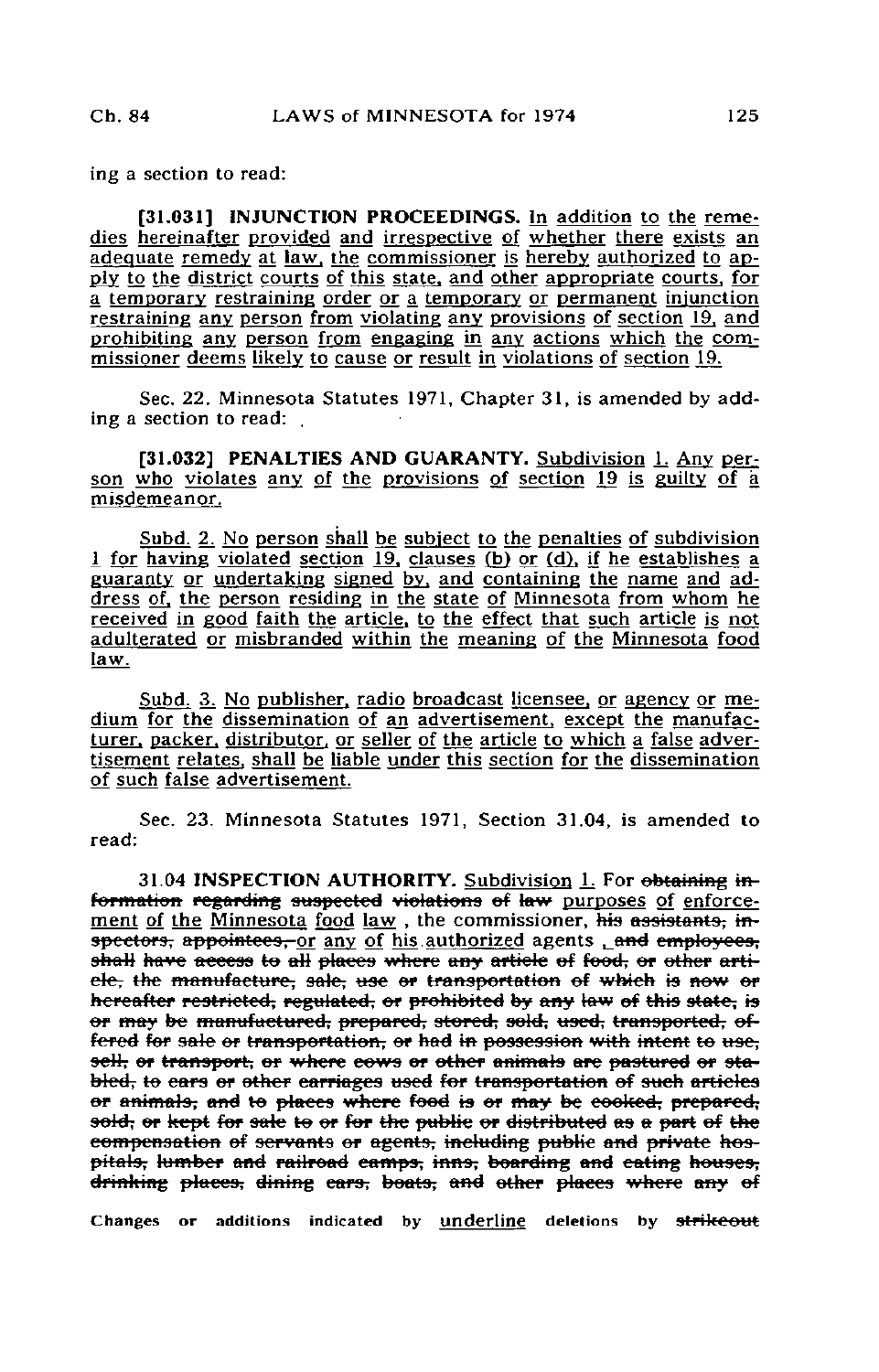ese <del>articles may</del> be <del>manufactured, sold, used, offered for</del> transportation; or had in possession with intent to use; sell or transport, and they may inspect any package, receptacle, or container found therein apparently containing any article of food or ingredient thereof. or any other article the manufacture, use, sale; or transportation of which is now or hereafter restricted, regulated, or forbidden by any taw of this state, and may take samples therefrom for analysis. Any person obstructing such entry or inspection, or failing upon request to assist therein, shall be guilty of a misdemeanor, is authorized upon presenting appropriate credentials to the owner, operator or agent in  $charee$ :

(a) To enter at reasonable times any factory, warehouse, or establishment in which food is manufactured, processed, packed or held for introduction into commerce or after such introduction or to enter any vehicle being used to transport or hold such food in commerce:

(b) To inspect at reasonable times and within reasonable limits and in a reasonable manner such factory, warehouse, establishment or vehicle and all pertinent equipment, finished and unfinished materials, containers and labeling therein: and to obtain samples necessary to the enforcement of the Minnesota food law; and:

(c) To have access to and to copy all records of carriers in commerce showing the movement in commerce of any food or the holding thereof during or after such movement, and the quantity, shipper and consignee thereof: provided, that evidence obtained under this clause shall not be used in a criminal prosecution of the person from whom  $\overline{\text{obtained}}$ : and provided, further, that carriers shall not be subject to the other provisions of the Minnesota food law by reason of their receipt, carriage, holding, or delivery of food in the usual course of business as carriers.

Subd. 2. Upon completion of any such inspection of a factory, warehouse, or other establishment and prior to leaving the premises, the authorized agent making the inspection shall give to the owner, operator or agent in charge a report in writing setting forth any conditions or practices observed by him which in his judgment indicate that any food in such establishment:

(a) Consists in whole or in part of any filthy, putrid, or decomposed substance, or

(b) Has been prepared, packed or held under insanitary conditions whereby it may have become contaminated with filth or whereby it may have been rendered injurious to health.

A copy of such report shall be sent promptly to the commissioner.

Subd. 3. If the authorized agent making any such inspection of a Changes or additions indicated by underline deletions by strikeout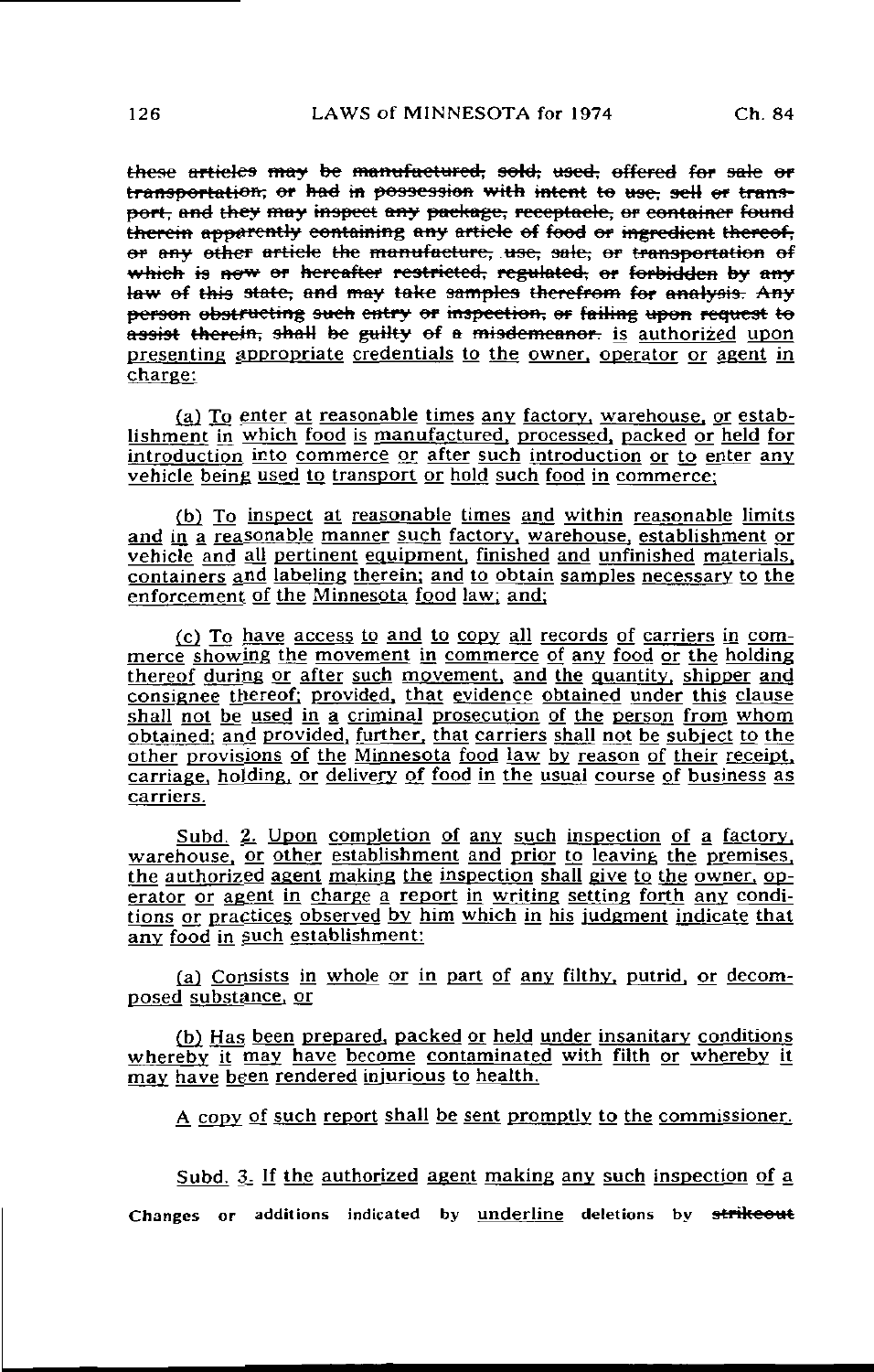factory, warehouse or other establishment has obtained any sample in the course of the inspection, upon completion of the inspection and prior to leaving the premises, he shall give to the owner, operator, or agent in charge a receipt describing the samples obtained.

Subd. 4. When in the course of any such inspection of a factory or other establishment where food is manufactured, processed or packed, the officer or employee making the inspection obtains a sample of any such food and an analysis is made of such sample for the purpose of ascertaining whether such food consists in whole or in part of any filthy, putrid or decomposed substance or is otherwise unfit for food, a copy of the result of such analysis shall be furnished promptly to the owner, operator or agent in charge.

Sec. 24. Minnesota Statutes 1971, Chapter 31, is amended by adding a section to read:

[31.041] REPORTING MINOR VIOLATIONS. Nothing in the Minnesota food law shall be construed as requiring the commissioner to report minor violations for the institution of proceedings when the commissioner believes that the public interest will be adequately served in the circumstances by a suitable written notice or warning.

Sec. 25. Minnesota Statutes 1971, Section 31.05, is amended to read:

31.05 EMBARGOES AND CONDEMNATIONS. The ecommissioner may scize all food, the manufacture, transportation, sale, or use of which is now or hereafter prohibited by law, or which is manufactured, sold, used, transported, kept or offered for sale, use, or transportation, or had in possession with intent to sell, use, or transport, in violation of any law, or in violation of any rule, regulation, definition, standard, or ruling made thereunder, in the manner provided by law. and for this purpose he and his several assistants, inspectors, agents, and employees shall have the powers of a constable. Such seizure may be made without a warrant, but in such ease, as soon as practicable, he shall cause the person suspected of such violation of law to be arrested and prosecuted therefor. When necessary, a search warrant may be issued, as in the case of stolen property, the form of the complaint and of the warrant being adapted to the purposes of this section. Subdivision 1. Whenever a duly authorized agent of the commissioner finds or has probable cause to believe that any food or consumer commodity is adulterated or so misbranded as to be dangerous or fraudulent. or is in violation of section 34 he shall affix to such article a tag or other appropriate marking giving notice that such article is. or is suspected of being, adulterated or misbranded and has been detained or embargoed, and warning all persons not to remove or dispose of such article by sale or otherwise until permission for removal or disposal is given by such agent or the court. It shall be unlawful for any person to remove or dispose of such detained or embargoed article by sale or otherwise without such permission.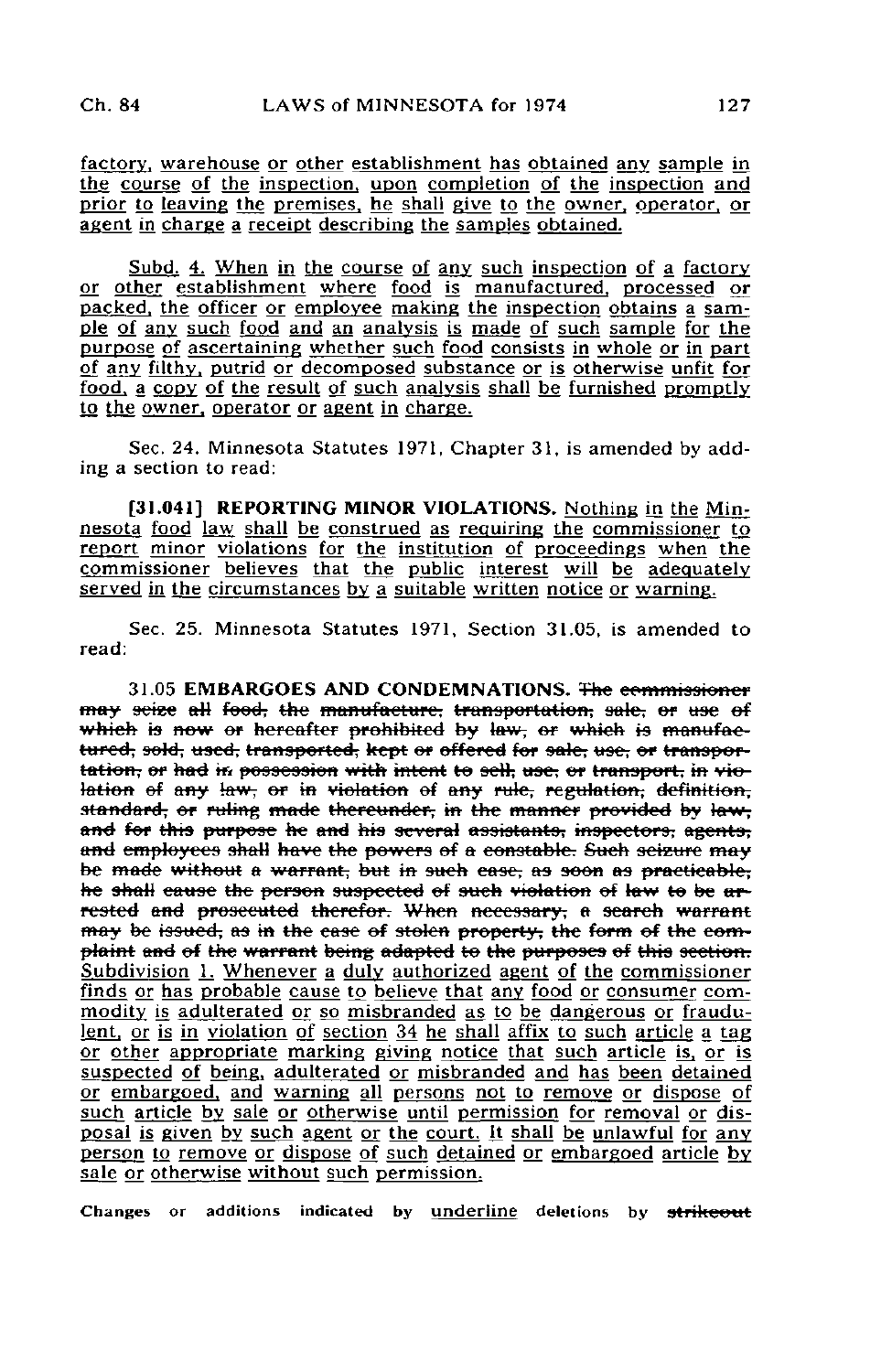Subd. 2. When an article detained or embargoed under subdivision  $\overline{I}$  has been found by such agent to be adulterated, or misbranded, the agent shall petition the district court in the county in which the  $ar$ tide is detained or embargoed for an order and decree for the condemnation of such article. When such agent has found that an article so detained or embargoed is not adulterated or misbranded. he shall remove the tag or other marking.

Subd. 3. If the court finds that a detained or embargoed article is adulterated or misbranded. such article shall, after entry of the decree, be destroyed at the expense of the claimant thereof, under the supervision of such agent, and all court costs and fees, and storage and other proper expenses, shall be taxed against the claimant of such article or his agent; provided, that when the adulteration or misbranding can be corrected by proper labeling or processing of the article, the court, after entry of the decree and after such costs, fees, and expenses have been paid and a good and sufficient bond, conditioned that such article shall be so labeled or processed, has been executed, may by order direct that such article be delivered to claimant thereof for such labeling or processing under the supervision of an agent of the commissioner. The expense of such supervision shall be paid by claimant. The article shall be returned to the claimant and the bond shall be discharged on the representation to the court by the commissioner that the article is no longer in violation and that the expenses of such supervision have been paid.

Subd. 4. Whenever the commissioner or any of his authorized agents shall find in any room, building, vehicle of transportation or other structure, any meat, seafood, poultry, vegetable, fruit or other perishable articles of food which are unsound, or contain any filthy, decomposed or putrid substance, or that may be poisonous or deleterious to health or otherwise unsafe, the same being hereby declared to be g nuisance, the commissioner, or his authorized agent, shall forthwith condemn or destroy the same, or in any other manner render the same unsalable as human food, and no one shall have any cause of action against the commissioner or his authorized aggnt on account of such action.

Sec. 26. Minnesota Statutes 1971, Chapter 31, is amended by adding a section to read:

[31.101] REGULATIONS; HEARINGS; UNIFORMITY WITH FEDERAL LAW. Subdivision 1. The authority to promulgate and amend regulations for the efficient administration and enforcement of the Minnesota food law is vested in the commissioner and is in addition to authority granted in sections  $31.10$ ,  $31.11$ , and  $31.12$ . Such regulations when applicable shall conform, insofar as practicable and consistent with state law, with those promulgated under the federal law.

Subd. 2. Hearings authorized or required by law shall be conducted by the commissioner or such officer, agent, or employee as Changes or additions indicated by underline deletions by strikeout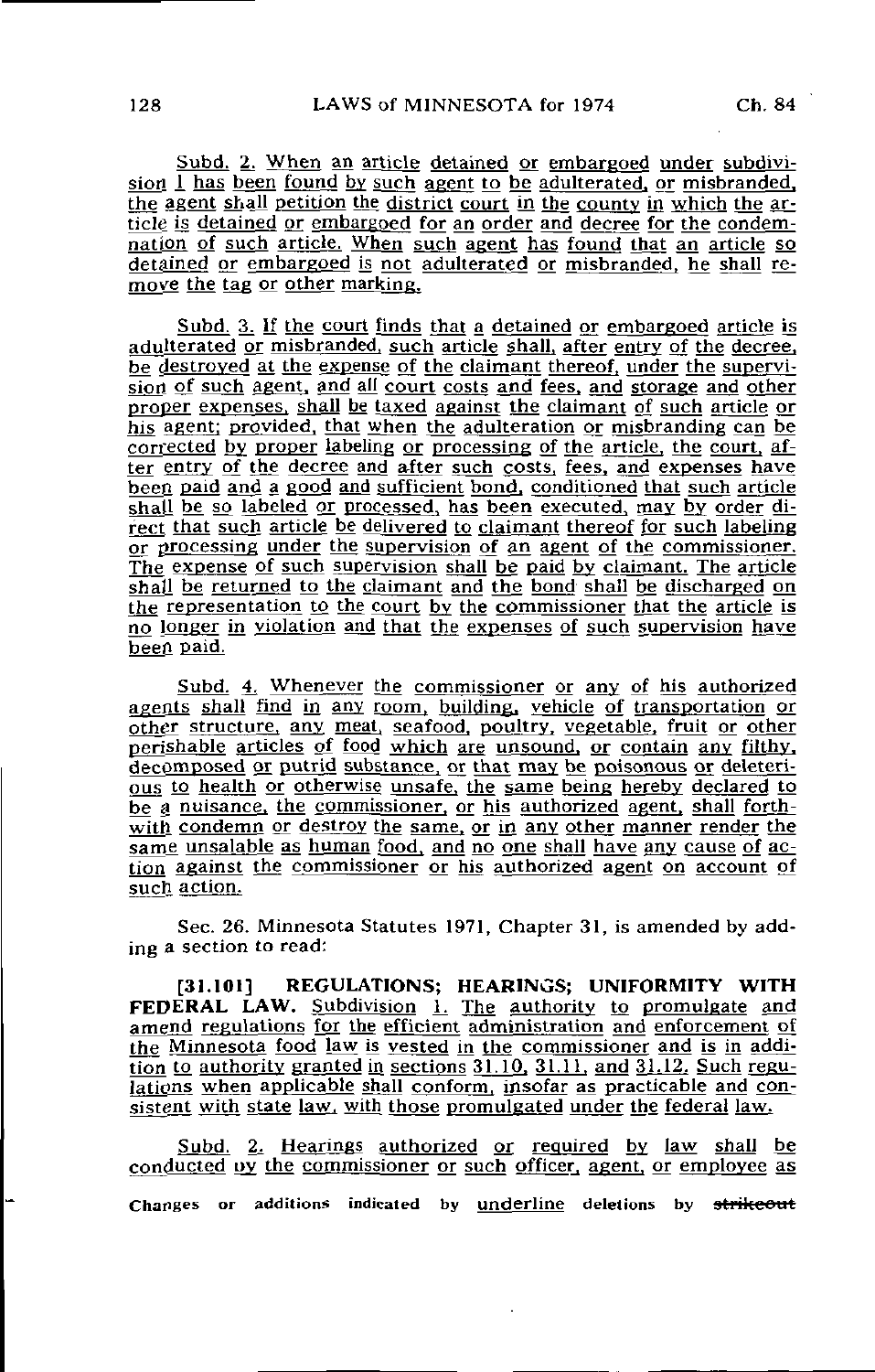## the commissioner may designate for the purpose.

Subd. 3. Federal pesticide chemical regulations and amendments thereto in effect on April 1,  $1974$  adopted under authority of the federal act are the pesticide chemical regulations in this state. Such regulations may be amended by the commissioner proceeding in accordance with the administrative procedure act.

Subd. 4. Federal food additive regulations and amendments thereto in effect on April 1, 1974 adopted under authority of the federal act are the food additive regulations in this state. Such regulations may be amended by the commissioner proceeding in accordance with the administrative procedure act.

Subd. 5. Federal color additive regulations and amendments thereto in effect on April  $\overline{1}$ , 1974 adopted under authority of the federal act are the color additive regulations in this state. Such regulations may be amended by the commissioner proceeding in accordance with the administrative procedure act.

Subd. 6. Federal special dietary use regulations and amendments thereto in effect on April 1, 1974 adopted under authority of the federal act are the special dietary use regulations in this state. Such regulations may be amended by the commissioner proceeding in accordance with the administrative procedure act.

Subd. 7. Federal regulations and amendments thereto in effect on April 1, 1974 adopted under the fair packaging and labeling act, Title 15, U.S.C. Sections 1451 to 1461, are the regulations in this state. Such regulations may be amended by the commissioner proceeding in accordance with the administrative procedure act; provided that the commissioner shall not adopt amendments to such regulations or adopt other regulations which are contrary to the labeling requirements for the net quantity of contents required pursuant to section 4 of the fair packaging and labeling act and the regulations promulgated thereunder,

Sec. 27. Minnesota Statutes 1971, Chapter 31, is amended by adding a section to read:

[31.102] DEFINITIONS, STANDARDS OF IDENTITY; TEMPO-RARY PERMITS. Subdivision 1. Federal definitions and standards of identity, quality and fill of container and amendments thereto, in effect on April 1, 1974 adopted under authority of the federal act, are the definitions and standards of identity, quality and fill of container in this state. Such regulations may be amended by the commissioner proceeding in accordance with the administrative procedure act

Subd. 2. The commissioner may issue temporary permits for intrastate shipment of experimental packs of food. Such permits shall specify the conditions and terms of shipment, and the conditions may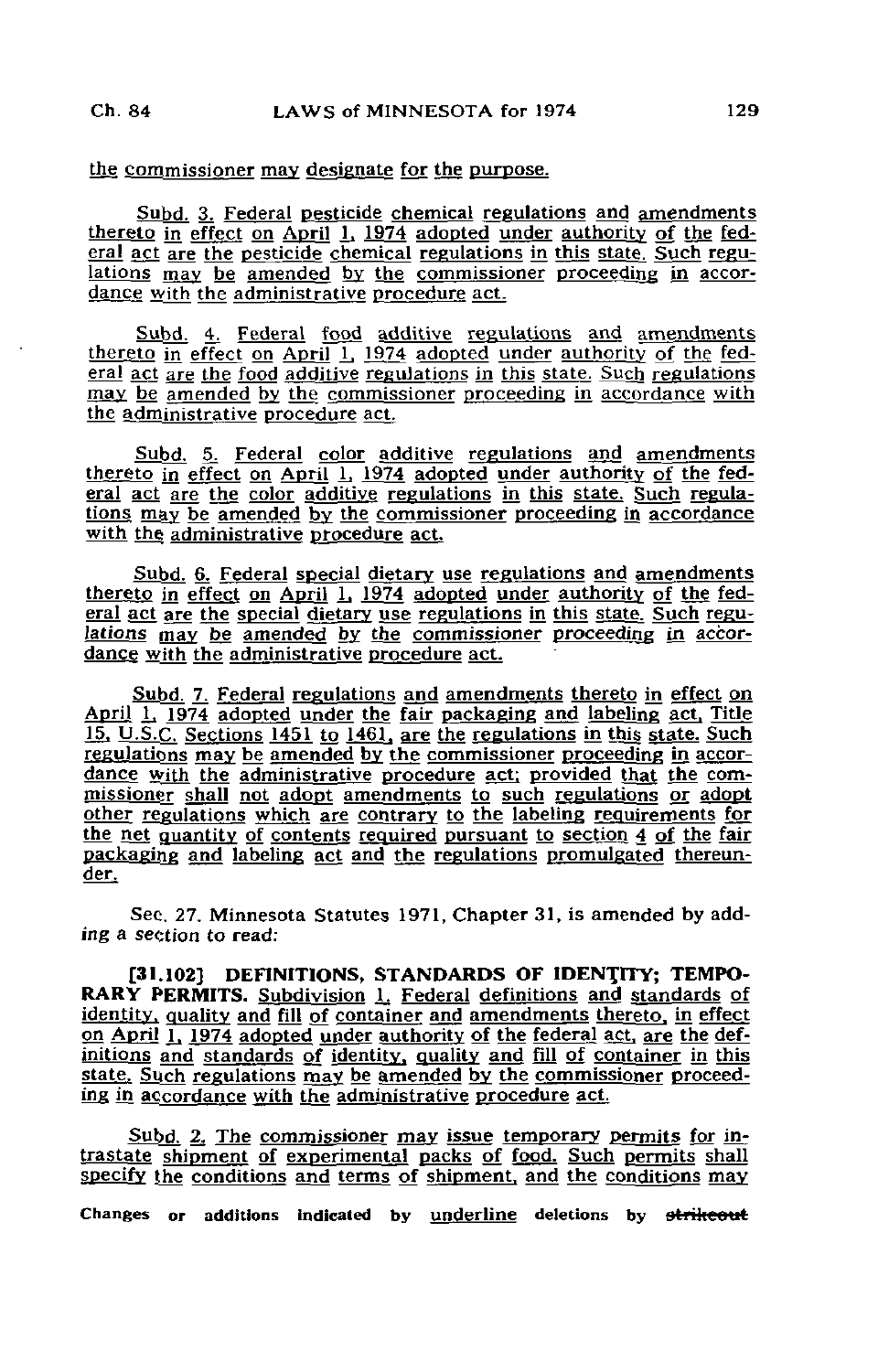be at variance from the requirements of the regulations relating to definitions and standards of identity as provided for in subdivision 1 when necessary to the completion or conclusiveness of an otherwise adequate investigation and where the interests of consumers are safeguarded. Regulations relating to the issuance of such permits may be promulgated by the commissioner.

Sec. 28. Minnesota Statutes 1971, Chapter 31, is amended by adding a section to read:

[31.103] FAIR PACKAGING AND LABELING PROVISIONS. Subdivision 1. All labels of consumer commodities shall conform with the requirements for the declaration of net quantity of contents of section 4 of the fair packaging and labeling act (15 U.S.C. 1451, et seq.) and federal regulations in effect on April  $1,1974$  promulgated pursuant thereto, except to the extent that the commissioner shall exercise his authority to amend such regulations. Consumer commodities exempted from the requirements of section 4 of the fair packaging and labeling act shall also be exempt from this subdivision.

Subd. 2. The label of any package of a consumer commodity which bears a representation as to the number of servings of such commodity contained in such package shall bear a statement of the net quantity (in terms of weight, measure, or numerical count) of each such serving.

Subd. 3. No person shall distribute or cause to be distributed in commerce any packaged consumer commodity if any qualifying words or phrases appear in conjunction with the separate statement of net quantity of contents required by subdivision 1, but nothing in this section shall prohibit supplemental statements, at other places on the package, describing in nondeceptive terms the net quantity of contents: provided, that such supplemental statements of net quantity of contents shall not include any term qualifying a unit of weight, measure. or count that tends to exaggerate the amount of the commodity contained in the package.

Subd. 4. Whenever the commissioner determines that regulations containing prohibitions or requirements other than those prescribed by subdivision 1, are necessary to prevent the deception of consumers or to facilitate value comparisons as to any consumer commodity, the commissioner shall promulgate, with respect to that commodity, regulations effective to:

(a) Establish and define standards for the characterization of the size of a package enclosing any consumer commodity, which may be used to supplement the label statement of net quantity of contents of packages containing such commodity, but this paragraph shall not be construed as authorizing any limitation on the size, shape, weight, dimensions, or number of packages which may be used to enclose any commodity;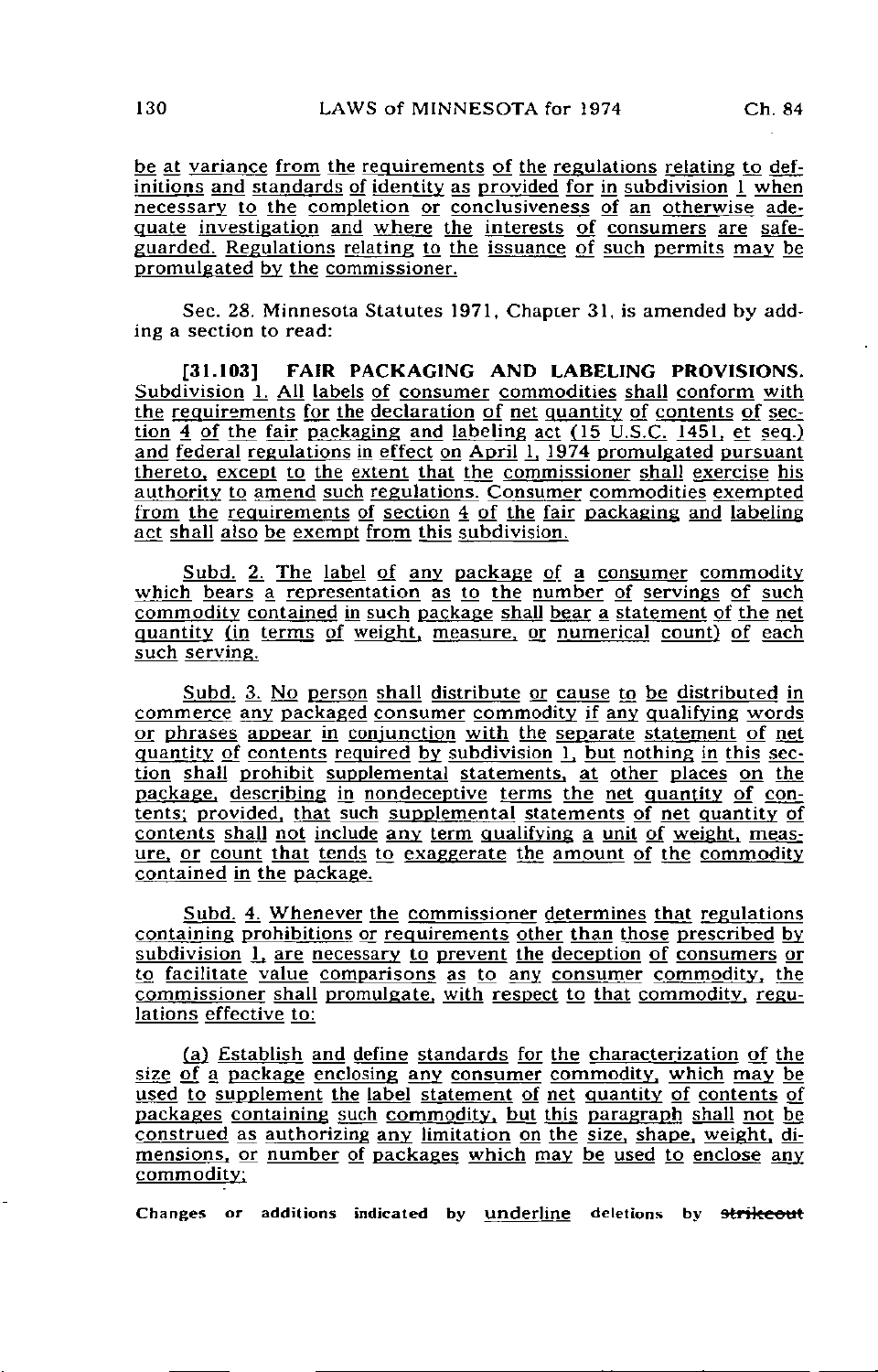(b) Regulate the placement upon any package containing any commodity, or upon any label affixed to such commodity, of any printed matter stating or representing by implication that such commodity is offered for retail sale at a price lower than the ordinary and customary retail sale price or that a retail sale price advantage is accorded to purchasers thereof by reason of the size of that package or the quantity of its contents;

(c) Require that the label on each package of a consumer commodity bear the common or usual name of such consumer commodity, if any, and, in case such consumer commodity consists of two or more ingredients, the common or usual name of each such ingredient listed in order of decreasing predominance, but nothing in this clause shall be deemed to require that any trade secret be divulged: or

(d) Prevent the nonfunctional slack-fill of packages containing consumer commodities.

For the purposes of clause (d), a package shall be deemed to be nonfunctionally slack-filled if it is filled to substantially less than its capacity for reasons other than protection of the contents of such package or the requirements of machines used for enclosing the contents in such package.

Sec. 29. Minnesota Statutes 1971, Chapter 31, is amended by adding a section to read:

[31-104] FOOD LABELING EXEMPTION REGULATIONS. The commissioner shall promulgate regulations exempting from any labeling requirement food which is, in accordance with the practice of the trade, to be processed, labeled or repacked in substantial quantities at establishments other than those where originally processed or packed, on condition that such food is not adulterated or misbranded upon removal from such processing, labeling or repacking establishment.

Federal regulations in effect on April 1, 1974 adopted under authority of the federal act relating to such exemptions are effective in this state unless the commmissioner shall exercise his authority to amend such regulations and he also may promulgate amendments to existing regulations concerning exemptions.

Sec. 30. Minnesota Statutes 1971, Chapter 31, is amended by adding a section to read:

[31.121] FOOD ADULTERATION.  $\triangle$  food shall be deemed to be adulterated:

(a) If ii bears or contains any poisonous or deleterious substance which  $\overline{n}$  nay render it injurious to health; but in case the substance is not an added substance such food shall not be considered adulterated under this clause if the quantity of such substance in such food does Changes or additions indicated by underline deletions by strikeout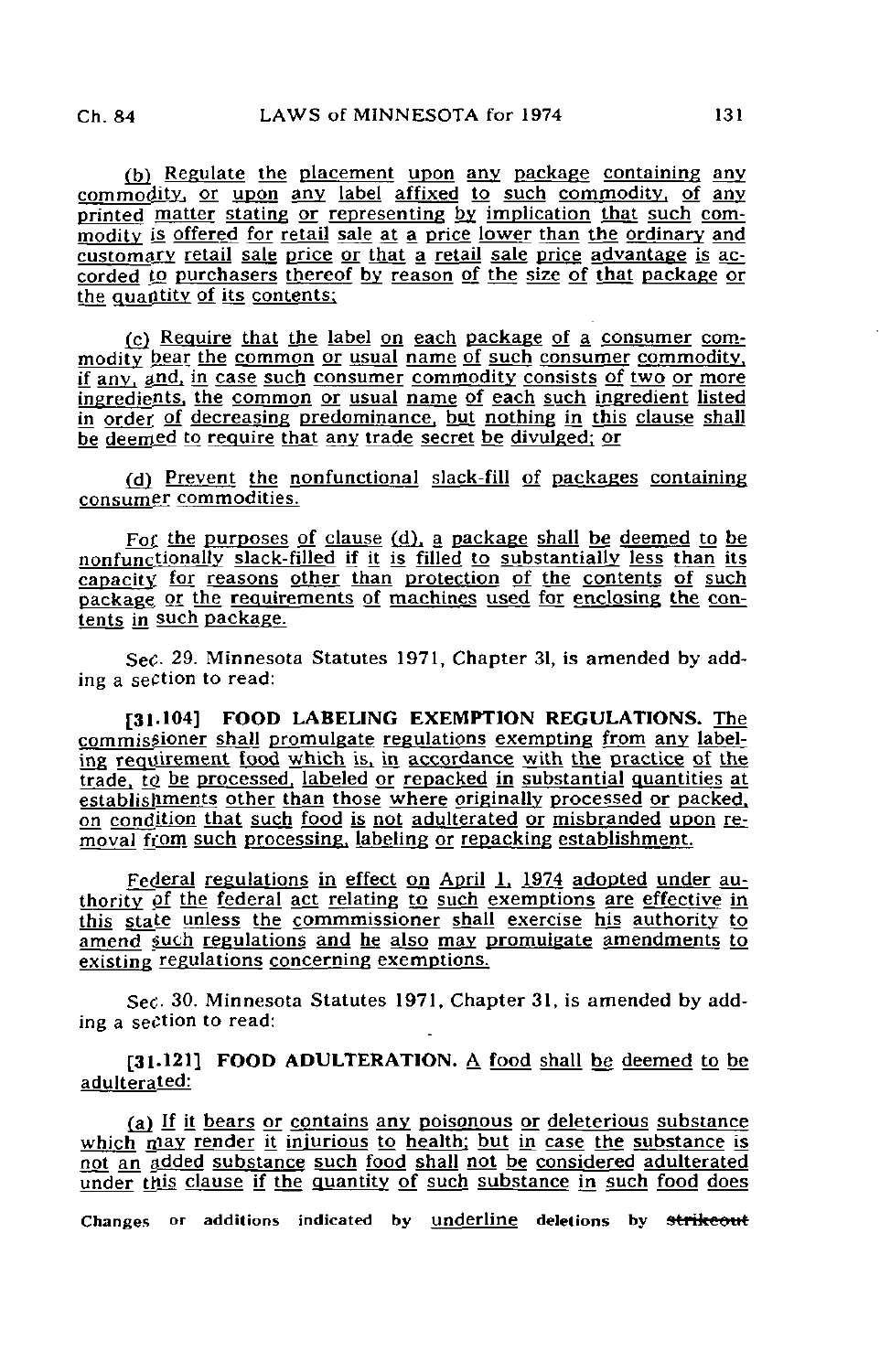(b) If it bears or contains any added poisonous or added deleterious substance, other than one which is a pesticide chemical in or on a raw agricultural commodity: a food additive; or a color additive, which is unsafe within the meaning of section 31: or

 $(c)$  If it is a raw agricultural commodity and it bears or contains a pesticide chemical which is unsafe within the meaning of section 31; or

(d) If it is or it bears or contains any food additive which is unsafe within the meaning of section 31; provided that where a pesticide chemical has been used in or on a raw agricultural commodity in conformity with an exemption granted or tolerance prescribed under section 31, and such raw agricultural commodity has been subjected to processing such as canning, cooking, freezing, dehydrating, or milling, the residue of such pesticide chemical remaining in or on such processed food shall, notwithstanding the provisions of section 31 and clause (d) of this section, not be deemed unsafe if such residue in or on the raw agricultural commodity has been removed to the extent possible in good manufacturing practice, and the concentration of such residue in the processed food when ready to eat is not greater than the tolerance prescribed for the raw agricultural comodity; or

(e) If it consists in whole or in part of a diseased, contaminated. filthy, putrid, or decomposed substance, or if it is otherwise unfit for food; or

£f) If it has been produced, prepared, packed, or held under insanitary conditions whereby it may have become contaminated with filth. or whereby it may have been rendered diseased, unwholesome, or injurious to health: or

(g) If it is in whole or in part the product of a diseased animal or of an animal which has died otherwise than by slaughter, or of an animal that has been fed upon the uncooked offal from a slaughterhouse; or

(h) If its container is composed in whole or in part of any poisonous or deleterious substance which may render the contents injurious to health; or

(i) If it has been intentionally subjected to radiation, unless the use of the radiation was in conformity with a regulation or exemption in effect pursuant to section 31 or section 409 of the federal act; or

(i) If any valuable constituent has been in whole or in part omitted or abstracted therefrom: or

(k) If any substance has been substituted wholly or in part therefor: or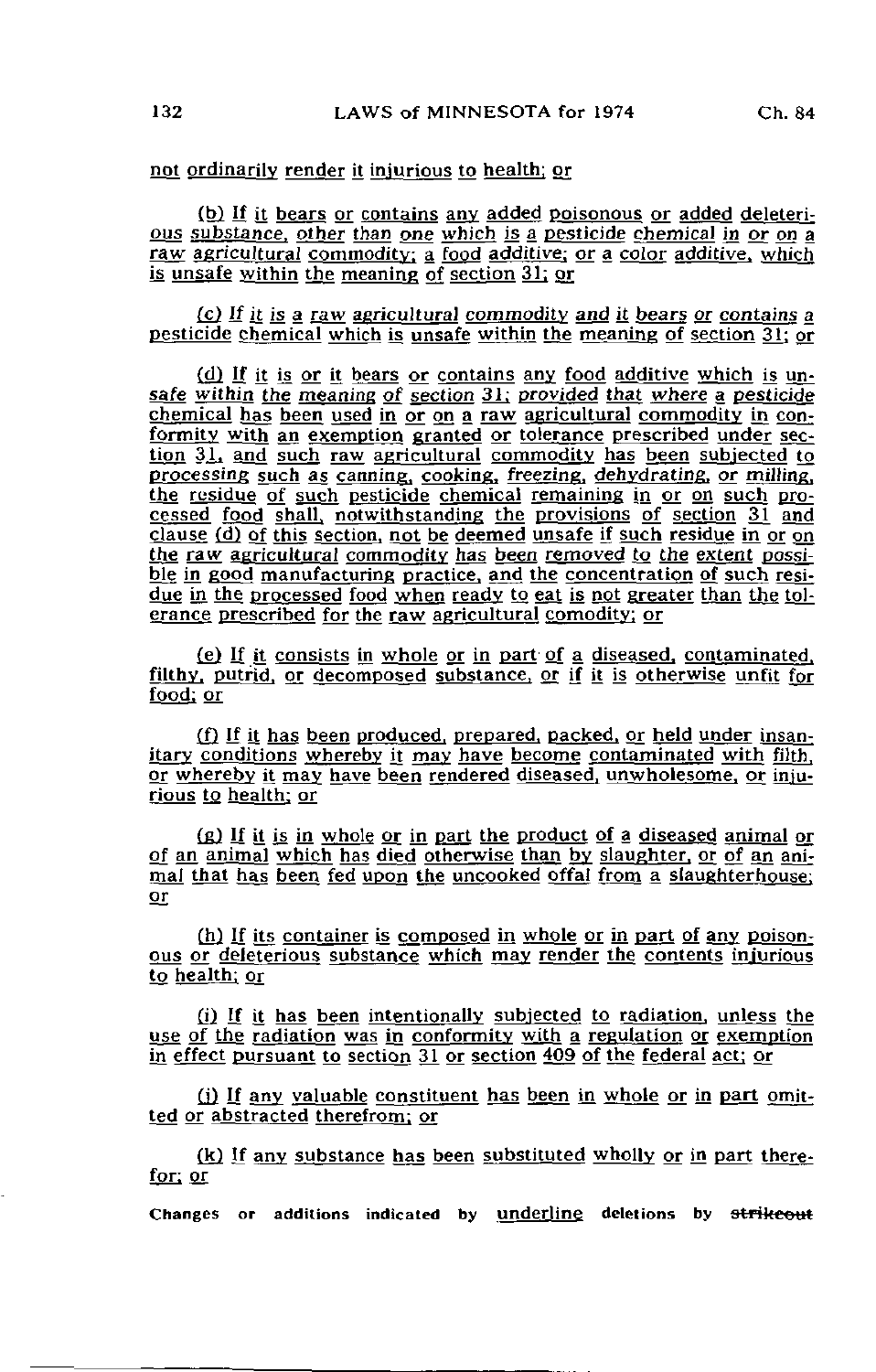## (1) If damage or inferiority has been concealed in any manner; or

(m) If any substance has been added thereto or mixed or packed therewith so as to increase its bulk or weight, or reduce its quality or strength or make it appear better or of greater value than it is; or

(n) If it is confectionery, and (1) has partially or completely imbedded therein any nonnutritive object; provided, that this clause shall not apply in the case of any nonnutritive object if in the judgment of the commmissioner. as provided by regulations, such object is of practical functional value to the confectionery product and would not render the product injurious or hazardous to health: (2) bears or contains any alcohol, other than alcohol not in excess of one half of one percent by volume derived solely from the use of flavoring extracts; or (3) bears or contains any nonnutritive substance; provided, that this clause shall not apply to a safe nonnutritive substance which is in or on confectionery by reason of its use for some practical functional purpose in the manufacture, packaging, or storing of such confectionery if the use of the substance does not promote deception of the consumer or otherwise result in adulteration or misbranding in violation of any provision of the Minnesota food law, and provided further, that the commissioner may, for the purpose of avoiding or resolving uncertainty as to the application of this clause, issue regulations allowing or prohibiting the use of particular nonnutritive substances; or

( $o$ ) If it is or bears or contains any color additive which is unsafe within the meaning of section 31; or

(p) If it is oleomargarine or margarine or butter and any of the raw material used therein consisted in whole or in part of any filthy, putrid, or decomposed substance, or such oleomargarine or margarine or butter is otherwise unfit for food.

Sec. 31. Minnesota Statutes 1971, Chapter 31, is amended by adding a section to read:

[31.122] FOOD; TOLERANCES FOR ADDED POISONOUS IN-GREDIENTS. Any added poisonous or deleterious substance, any food additive, any pesticide chemical in or on a raw agricultural commodity or any color additive, shall with respect to any particular use or intended use be deemed unsafe for the purpose of application of section 30. clause (b) with respect to any food, unless there is in effect a regulation pursuant to section 26 limiting the quantity of such substance, and the use or intended use of such substance conforms to the terms prescribed by. such regulation. While such regulations relating to such substance are in effect, a food shall not, by reason of bearing or containing such substance in accordance with the regulations, be considered adulterated within the meaning of section 30. clause (a).

Sec. 32. Minnesota Statutes 1971, Chapter 31, is amended by adding a section to read:

Changes or additions indicated by underline deletions by strikeout

ż.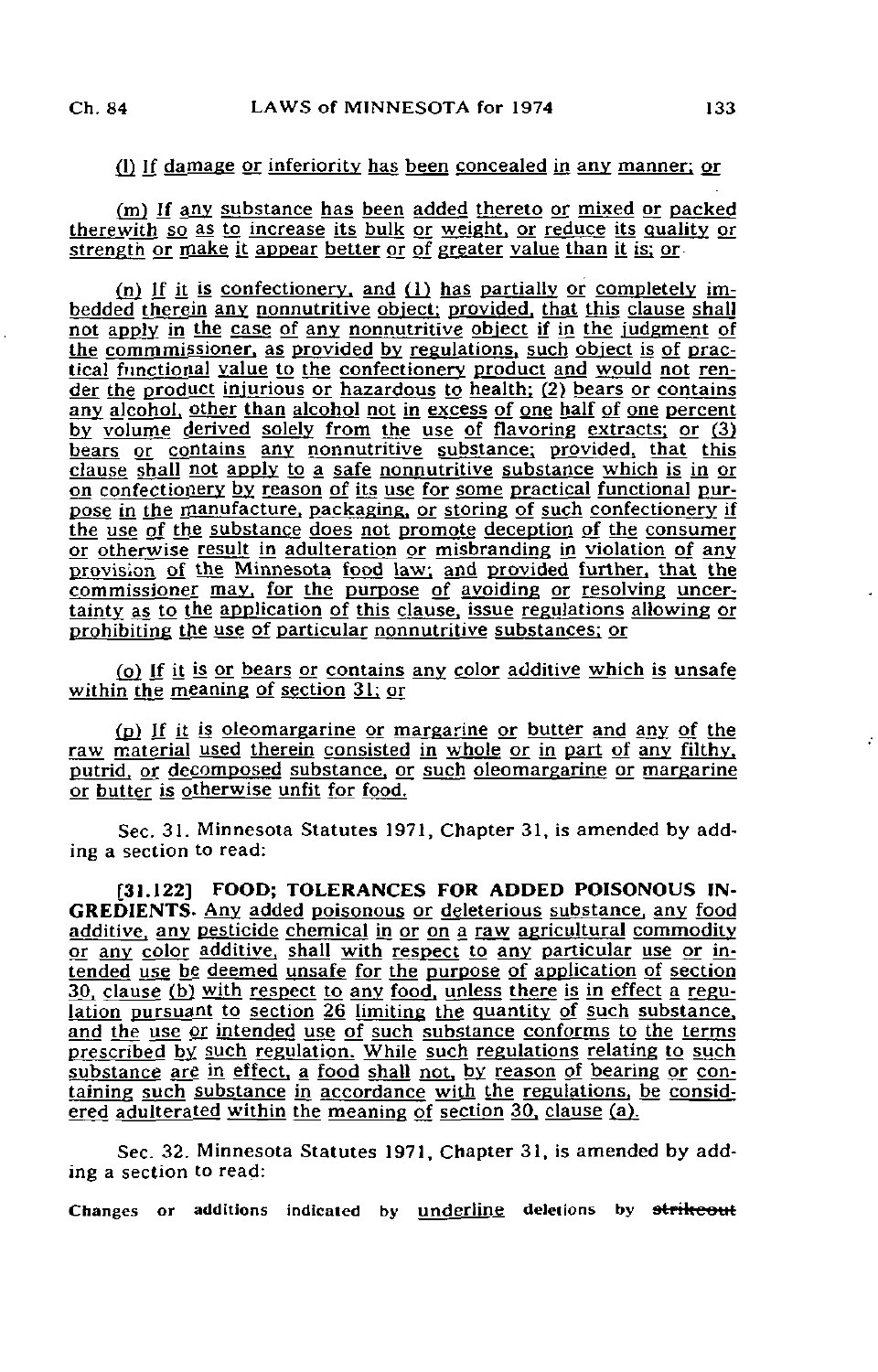[31.1231 FOOD MISBRANDING. A food shall be deemed to be misbranded:

(a) If its labeling is false or misleading in any particular, or if its labeling, whether on the commodity itself, its container or its package, fails to conform with the requirements of this act:

(b) If it is offered for sale under the name of another food;

(c} If it is an imitation of another food for which a definition and standard of identity have been prescribed by regulations as provided by section 31.10 and section 27 of this act; or if it is an imitation of another food that is not subject to clause (g). unless in either case its label bears in type of uniform size and prominence the word "imitation" and immediately thereafter the name of the food imitated:

(d) If its container is so made, formed, or filled as to be misleading:

 $(e)$  If in package form, unless it bears a label containing (1) the name and place of business of the manufacturer, packer, or distributor, and (2) an accurate statement of the net quantity of the contents in terms of weight, measure, or numerical count, which statement shall be separately and accurately stated in a uniform location upon the principal display panel of the label: provided, that under this subclause reasonable variations shall be permitted, and exemptions as to small packages shall be established by regulations prescribed by the commissioner;

(f) If any word, statement, or other information required by or under authority of the Minnesota food law to appear on the label or labeling is not prominently placed thereon with such conspicuousness (as compared with other words, statements, designs, or devices, in the labeling) and in such terms as to render it likely to be read and understood by the ordinary individual under customary conditions of purchase and use:

(g) If it purports to be or is represented as a food for which a definition and standard of identity have been prescribed by regulations as provided by section 31.10 and section 27 of this act, unless (1) it conforms to such definition and standard, and (2} its label bears the name of the food specified in the definition and standard, and, insofar as may be required by such regulations, the common names of optional ingredients (other than spices, flavoring, and coloring) present in such food;

(h) If it purports to be or is represented as  $(i)$  a food for which a standard of quality has been prescribed by regulations as provided by section 31.10 and section 27 of this act, and its quality falls below such standard unless its label bears, in such manner and form as such regulations specify, a statement that it falls below such standard, or (2) a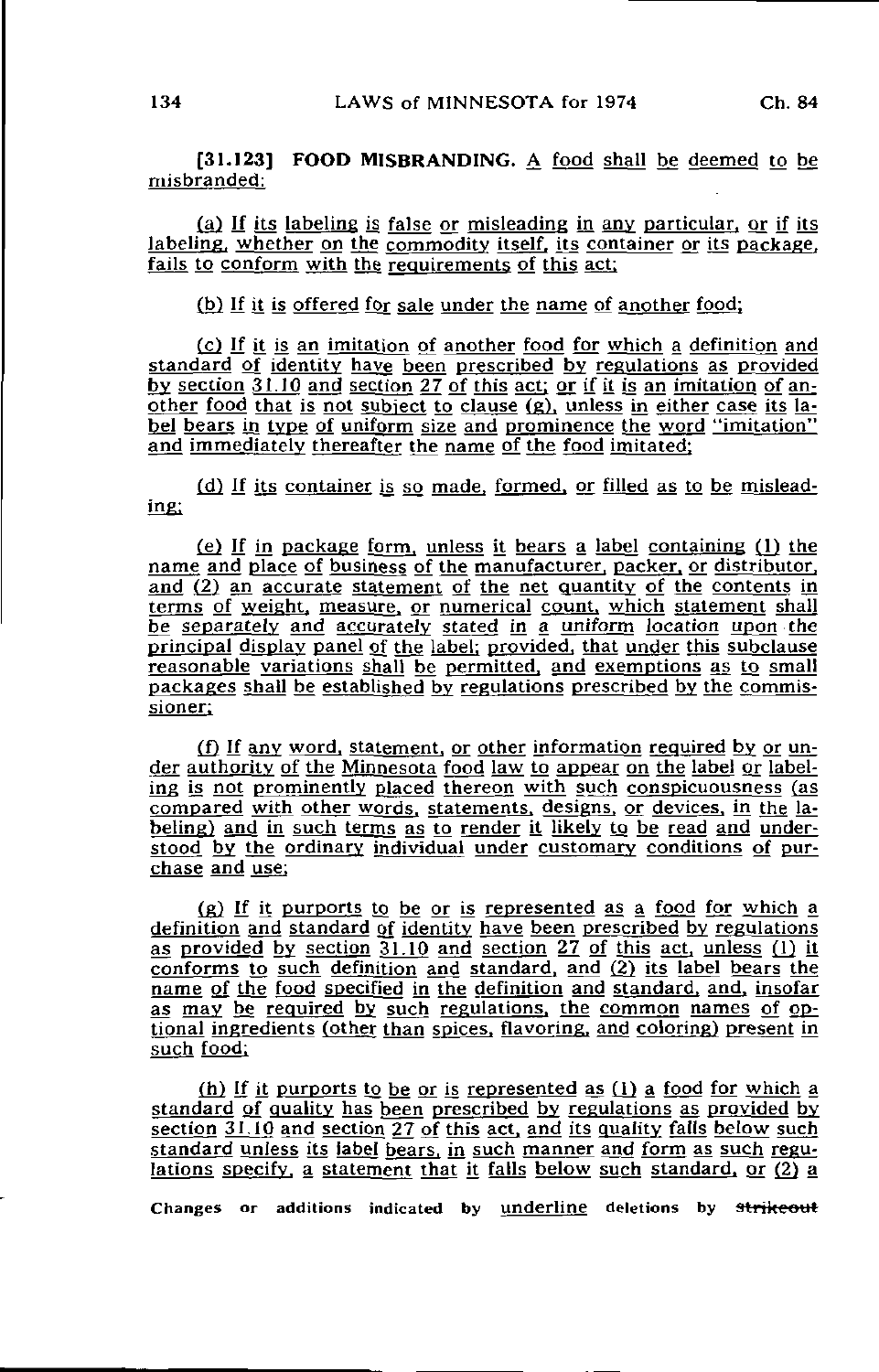food, for which a standard or standards of fill of container have been prescribed by regulation as provided by section  $31.10$  and section  $27$  of this act, and it falls below the standard of fill of container applicable thereto unless its label bears, in such manner and form as such regulations specify, a statement that it falls below such standard:

 $(i)$  If it is not subject to the provisions of clause  $(g)$ , unless it bears labeling clearly giving  $(1)$  the common or usual name of the food. if any there be, and (2) in case it is fabricated from two or more ingredients, the common or usual name of each such ingredient; except that spices, flavorings, and colorings, other than those sold as such, may be designated as spices, flavorings, and colorings, without naming each; provided, that to the extent that compliance with the requirements of this subclause is impractical or results in deception or unfair competition, exemptions shall be established by regulations promulgated by the commissioner:

 $(i)$  If it purports to be or is represented for special dietary uses, unless its label bears such information concerning its vitamin, mineral, and other dietary properties as the commissioner determines to be. and by regulations prescribes as. necessary in order to fully inform purchasers as to its value for such uses;

(k) If it bears or contains any artificial flavoring, artificial coloring, or chemical preservative, unless it bears labeling stating that fact; provided, that to the extent that compliance with the requirements of this clause is impracticable, exemptions shall be established by regulations promulgated by the commissioner. The provisions of this clause and clauses (g) and (i) with respect to artificial coloring do not apply to butter, cheese or ice cream. The provisions with respect to chemical preservatives do not apply to a pesticide chemical when used in or on a raw agricultural commodity which is the product of the soil;

£1) If it is a raw agricultural commodity which is the product of the soil, bearing or containing a pesticide chemical applied after harvest, unless the shipping container of such commodity bears labeling which declares the presence of such chemical in or on such commodity and the common or usual name and the function of such chemical: provided, however, that no such declaration shall be required while such commodity, having been removed from the shipping container, is being held or displayed for sale at retail out of such container in accordance with the custom of the trade;

(m) If it is a product intended as an ingredient of another food and when used according to the directions of the purveyor will result in the final food product being adulterated or misbranded:

(n) If it is a color additive unless its packaging and labeling are in conformity with such packaging and labeling requirements applicable to such color additive prescribed under the provisions of the federal act.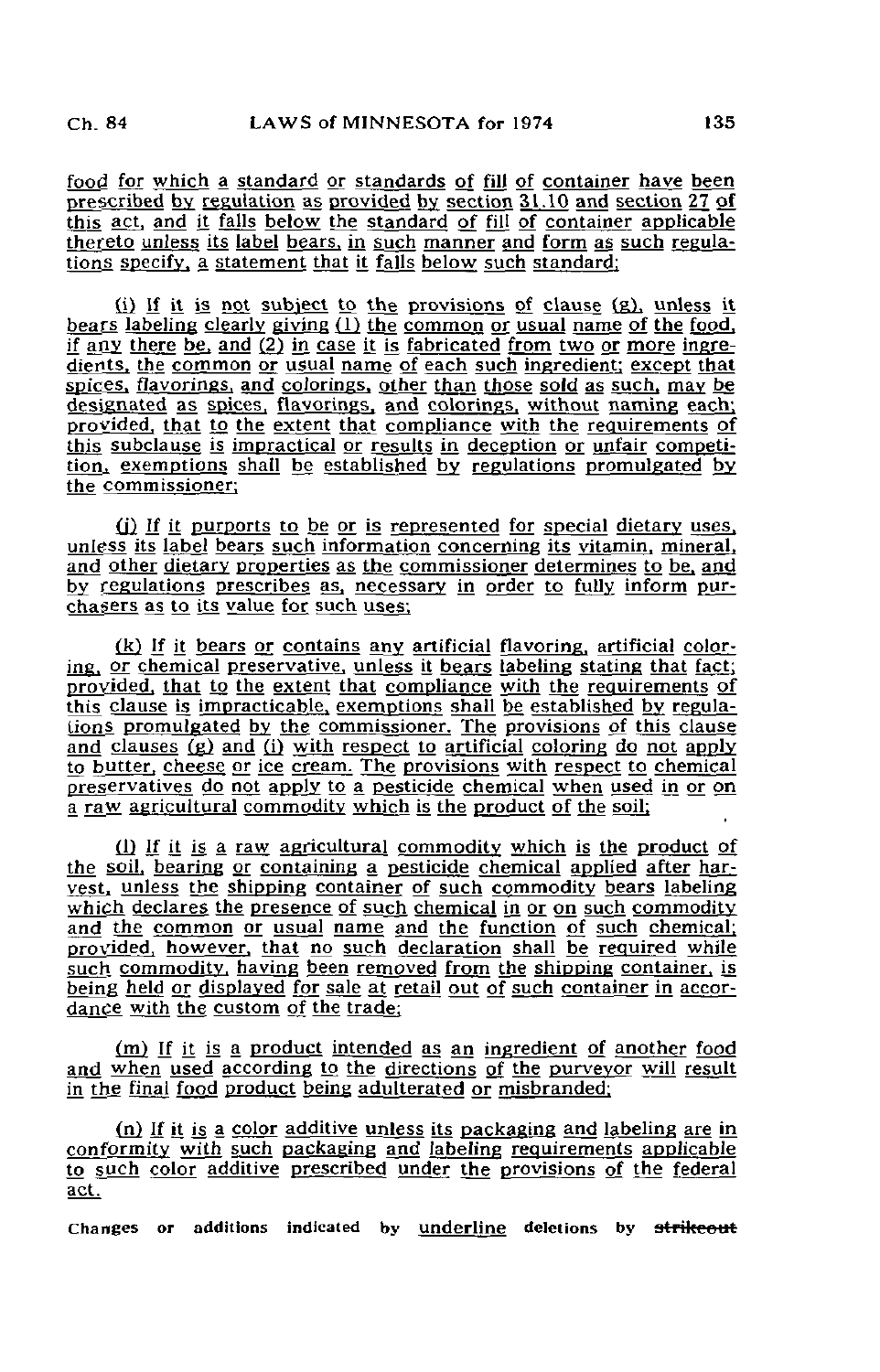Sec. 33. Minnesota Statutes 1971, Chapter 31, is amended by adding a section to read:

[31.124] FALSE ADVERTISING. An advertisement of a food shall be deemed to be false if it is false or misleading in any particular.

Sec. 34. Minnsota Statutes 1971, Chapter 31, is amended by adding a section to read:

[31.131] EMERGENCY PERMIT CONTROL. Subdivision l. Whenever the commissioner finds after investigation that the distribution in the state of Minnesota of any class of food may, by reason of contamination with microorganisms during manufacture, processing, or packing thereof in any locality, be injurious to health, and that such injurious nature cannot be adequately determined after such articles have entered commmerce. he then, and in such case only, shall promulgate regulations providing for the issuance, to manufacturers, processors, or packers of such class of food in such locality, of permits to which shall be attached such conditions governing the manufacture, processing, or packaging, or packing of such class of food, for such temporary period of time as may be necessary to protect the public health; and after the effective date of such regulations, and during such temporary period, no person shall introduce or deliver for introduction into commerce any such food manufactured, processed, or packed by any such manufacturer, processor, or packer unless such manufacturer, processor, or packer holds a permit issued by the commissioner as provided by such regulations.

Subd. 2. The commissioner is authorized to suspend immediately upon notice any permit issued under authority of this section if it is found that any of the conditions of the permit have been violated. The holder of a permit so suspended may at any time apply for the reinstatement of such permit, and the commissioner shall, immediately after prompt hearing and inspection of the establishment, reinstate such permit or issue an amended permit if it is found that adequate measures have begn taken to comply with and maintain the conditions of the permit, as originally issued, or as amended.

Subd. 3. Any officer or employee duly designated by the commissioner shall have access to any factory or establishment, the operator of which holds a permit from the commissioner, for the purpose of ascertaining whether or not the conditions of the permit are being complied with, and denial of access for such inspection shall be ground for suspension of the permit until such access is freely given by the operator.

Sec. 35. Minnesota Statutes 1971, Chapter 31, is amended by adding a section to read:

[31.132] PUBLICITY. Subdivision 1. The commissioner may cause to be published from time to time reports summarizing all judg-Changes or additions indicated by underline deletions by strikeout